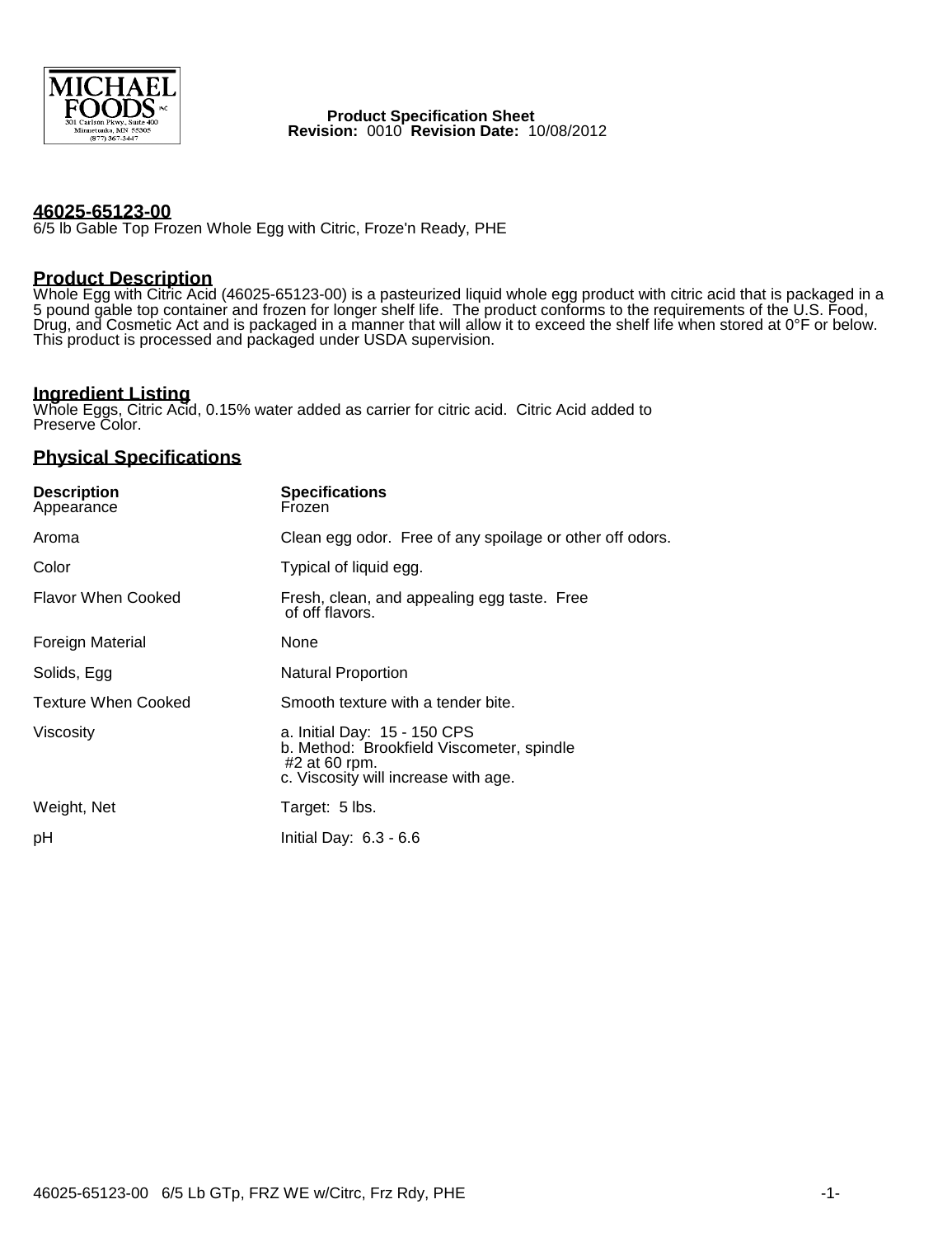# **Microbiological Specifications**

| <b>Description</b><br>Salmonella | <b>Specifications</b><br>Negative/100g |
|----------------------------------|----------------------------------------|
| <b>SPC</b>                       | $<$ 10,000 cfu/g                       |
| E. coli                          | $<$ 10 cfu/g                           |
| Coliforms                        | $<$ 10 cfu/g                           |
| Coagulase (+) Staph              | $<$ 10 cfu/g                           |

#### **Packaging Requirements General Information**

| <b>Description</b>                         | <b>Specifications</b>      |  |
|--------------------------------------------|----------------------------|--|
| Case Dimension                             | 13.125" x 8.813" x 11.000" |  |
| Product Count per Case                     |                            |  |
| Case/Cubic Feet                            | 0.740                      |  |
| Cases/Pallet                               | 75                         |  |
| Cases/Layer                                | 15                         |  |
| Gross Product Case Weight/Lbs (w/o pallet) | 32.110                     |  |
| Net Product Weight/Lbs                     | 30                         |  |
| Gross Product Case Weight/Lbs (w/pallet)   | 32.843                     |  |
|                                            |                            |  |

| <b>Plant Specific</b>             |                     |                    |       |
|-----------------------------------|---------------------|--------------------|-------|
| <b>Description</b>                | Value               | <b>Description</b> | Value |
| <b>MGW - Wakefield</b>            |                     |                    |       |
| Tape, Machine, Clear, Acrylic     | 614243              |                    |       |
| Box, Ctn, 6/5 Lb, Frz Rdy, 65123  | 602262              |                    |       |
| box dimension                     | 13.125x8.813x11.000 |                    |       |
| Ctn, Frz, 5lb, WE/CA Frz Rdy, PHE | 602112              |                    |       |

See Pallet Layout Report for pallet configuration.